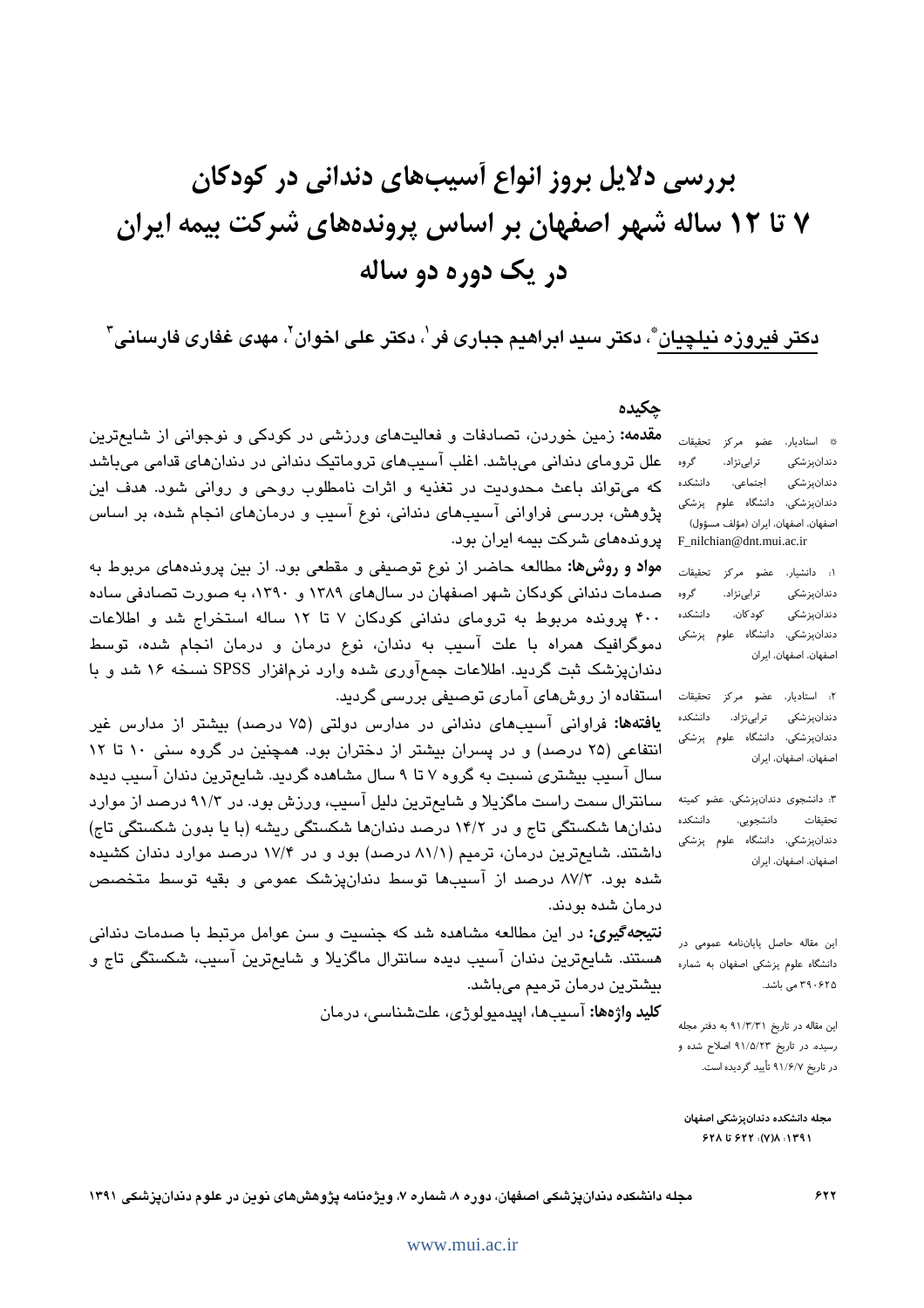#### مقدمه

با افزایش سن کودک، جنب و جوش و فعالیت ورزشی او بیشتر می شود که این فعالیتها برای تکامل طبیعی کودک ضروری است. در حین این فعالیتها گاه حوادثی مانند ضربه دیدن دندان کودک بر اثر زمین خوردن یا برخورد جسم خارجی با صورت و دندان کودک رخ میدهد. بیشتر بیماران با ترومای دندانی را جوانان ورزشکار و کودکان ۱/۵ تا ۲/۵ ساله تشکیل می دهند، چرا که در این محدوده سنی است که کودکان راه رفتن را یاد می گیرند[۲، ۱]. افرادی که دچار ترومای سر، صورت و دندانی می شوند نه تنها از نظر فیزیکی دچار صدمه شده بلکه از لحاظ روحي نيز تحت تأثير قرار مي گيرند[٣].

شایع ترین علل ترومای دندانی زمین خوردن، تصادفات و فعالیتهای ورزشی میباشد[۴، ۳]. در مطالعهای که Davis و [۵]Knott در استرالیا در مورد ترومای دندانی انجام دادند بیشترین عامل آسیب دندانی را ورزش گزارش کردند اما در مطالعه Stockwell[۶] و Perez و همكاران[۷]، افتادن، بیشترین عامل در بروز آسیب دندانی بود. اغلب آسیبهای تروماتیک دندانی، دندانهای قدامی ماگزیلا را درگیر می کند که عواقب أن محدوديت در غذا خوردن، تغيير فيزيكي ظاهر فرد مصدوم، محدودیت در صحبت کردن و اثرات نامطلوب روحی و روانی است. در مطالعه Celenk و همکاران[۸] بیشترین دندان آسيب ديده سانترال ماگزيلا و پس از آن لترال ماگزيلا بود، البته این آسیبها در گروههای سنی مختلف بوده است به طور مثال در مطالعه Forsberg و Tedestam][9] بيشترين فراواني أسيب دندانی در گروه سنی ۹ تا ۱۵ سال بود اما در مطالعات [۱۰]Garcia-Godoy و همكاران Garcia-Godoy و همكاران [۱۱] بیشترین آسیب دندانی در گروه سنی ۸ تا ۱۰ ساله بود. درمان تروماهای دندانی بسیار متنوع بوده و از یک ترمیم ساده کامپوزیت تا درمان ریشه، گذاشتن روکش و یا جایگزین کردن دندان از دست رفته به وسیله پروتز و ایمپلنت، متفاوت می باشد[۱]. در مطالعه Noori و Al-Obaidi[۱۲] بیشترین درمان انجام شده ترمیم با کامپوزیت گزارش شد ولی در مطالعه Rasmusson و Koch][۱۳]، درمان پروتزی دندانهای آسیب دیده توسط متخصصین دندان پزشکی بیشترین درمان انجام شده گزارش شد.

دادههای اپیدمیولوژیک، پایهای برای ارزیابی درمان مؤثر، تخصیص منابع و برنامهریزی برای محیطهای سالم و کم خطر برای کودکان فراهم میکند. هزینههای حاصل از مصدومیت و تبعات ناشی از چنین آسیبهایی قابل توجه و در بعضی موارد غیر قابل جبران میباشد، بنابراین باید تأکید بیشتری بر روشهای پیش گیری از بروز ترومای دندانی و ارتقای سلامت شود[۱۴].

با توجه به اهمیت حفظ دندانها در سنین کودکی و نوجوانی، ضرورت دارد که آسیبهای دندانی و نوع خدمات دندانپزشکی ارایه شده به مصدوم مورد مطالعه قرار گیرند تا ضمن ارزیابی انواع آسیبهای دندانی، میزان و چگونگی این آسیبها و درمان های انجام شده نیز مطالعه شود. هدف از این پژوهش، بررسی فراوانی آسیبهای دندانی، میزان و چگونگی این آسیبها و درمانهای انجام شده، با استفاده از پروندههای شركت بيمه ايران بود.

# مواد و روش ها

مطالعه حاضر از نوع توصیفی و مقطعی میباشد که پس از هماهنگیهای لازم با شعب مختلف بیمه ایران در شهر اصفهان (شعب آمادگاه، زایندهرود و کاوه) به این شعب مراجعه شد و از محل پروندههای مربوط به ترومای کودکان شهر اصفهان در سال ۱۳۸۹ و ۱۳۹۰ پروندههای مربوط به ترومای دندانی کودکان ۷ تا ۱۲ ساله استخراج شد. از بین این پروندهها به صورت تصادفی ساده و سهمیهای از شعب مختلف بیمه ایران به طور مساوی تعداد ۴۰۰ پرونده جداسازی گردید و مورد بررسی قرار گرفت. اطلاعات مربوط به نوع مدرسه (دولتی– غیر دولتی)، سن، جنس، شماره دندان، علت ضربه به دندان (زمین خوردن و برخورد هنگام ورزش)، نوع درمان انجام شده (درمان ریشه، پالپوتومی، جایگذاری دوباره دندان، اسپلینت، کشیدن دندان، درمان پروتزی) و درمان انجام شده توسط متخصص دندان پزشکی یا دندان پزشک عمومی از پروندهها استخراج گردید. کلیه اطلاعات جمعآوری شده در فرم تهیه شده، ثبت شد. در پایان اطلاعات جمعآوری شده به نرمافزار SPSS نسخه ۱۶ (version 16, SPSS Inc., Chicago, IL) وارد شد و تجزیه و تحلیل گردید و از روش های آماری توصیفی برای بررسی آنها استفاده شد.

مجله دانشکده دندانپزشکی اصفهان، دوره ۸، شماره ۷، ویژهنامه پژوهشهای نوین در علوم دندانپزشکی ۱۳۹۱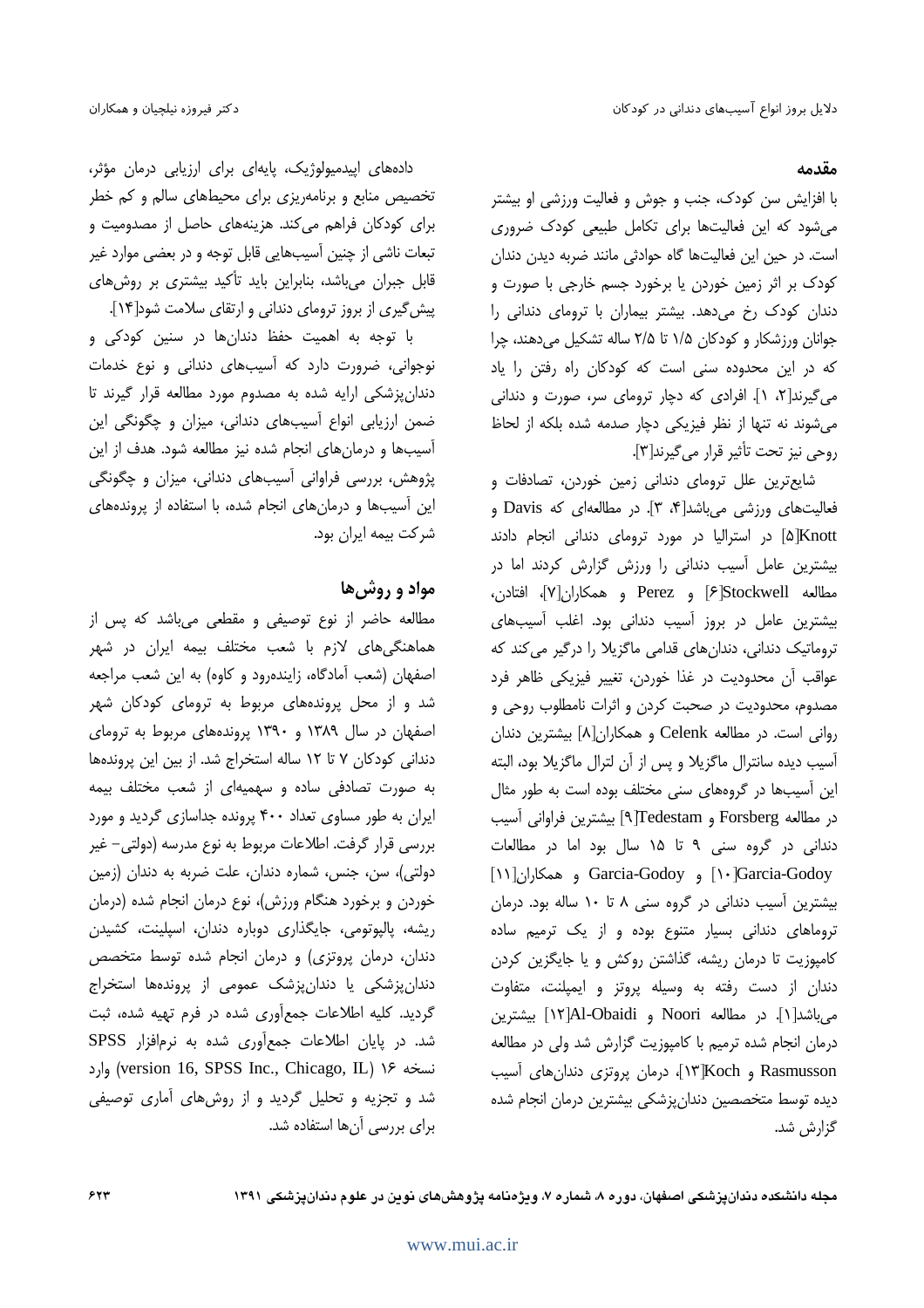#### بافتهها

در مطالعه حاضر فراوانی آسیبهای دندانی بر اساس درصد معتبر که بیانگر درصد فراوانی دادهها بدون در نظر گرفتن دادههای مخدوش شده می باشد، بیان شد.

در مطالعه حاضر فراوانی آسیبهای دندانی بر اساس سن، جنسیت و نوع مدرسه در جدول ۱ بیان شده که نشان دهنده بیشترین آسیب دندانی در پسران، گروه سنی ۱۰ تا ۱۲ ساله و مدارس دولتی (۷۵ درصد) میباشد. بر اساس دادههای ثبت شده در جدول ۲، دندان سانترال سمت راست ماگزیلا بیشترین آسیب را دیده است که بیشترین عامل ایجاد کننده این آسیبها ورزش گزارش شده است (جدول ۳). البته بیشترین نوع آسیب، شکستگی تاج و بیشترین نوع درمان، ترمیم بود (جدول ۴) که در ۹۱/۳ درصد از موارد دندانها شکستگی تاج داشتند و در ٨/٧ درصد شكستگی تاج نداشتند و در ١۴/٢ درصد دندانها شکستگی ریشه (با یا بدون شکستگی تاج) داشتند و در ٨۵/٨ درصد موارد شكستگى ريشه نداشتند. شايعترين درمان ترمیم (۸۱/۱ درصد) بود و در ۱۷/۴ درصد موارد دندان کشیده شده بود. دندان پزشکان عمومی بیشترین درمان را انجام داده بودند (۸۷/۳ درصد) (جدول ۵).

جدول ١. فراوانی آسیبهای دندانی بر اساس سن، جنس و  $\overline{a}$ 

| ىوج سرسە                             |                               |             |
|--------------------------------------|-------------------------------|-------------|
| درصد معتبر                           | فراوانى                       |             |
| $Y\Delta$ /۶                         | $\mathbf{r} \cdot \mathbf{r}$ | مدرسه دولتی |
| $\mathbf{Y} \mathbf{Y} / \mathbf{Y}$ | ٩٨                            | غير انتفاعي |
| $f\$                                 | ۱۵۲                           | ۷–۷ سال     |
| ۵۸/۶                                 | ۲۱۵                           | ۰۱۲–۱۰ سال  |
| $Y\setminus\setminus$                | ۲۶۱                           | مرد         |
| ٢٨/٩                                 | ۱۰۶                           | زن          |
|                                      |                               |             |

جدول ۲. فراوانی آسیبهای دندانی در هر یک از دندانهای دایمی

| درصد معتبر           | فراواني | شماره دندان |
|----------------------|---------|-------------|
| 55/7                 | ۱۶۶     | ۱۱          |
| $\lambda/\tau$       | ٣٢      | ۱۲          |
| $\frac{Y}{\sqrt{2}}$ | ۱۰۴     | ۲۱          |

جدول ٣. فراواني آسيبهاي دنداني بر اساس عوامل اتيولوژيک

| درصد معتبر           | فراواني | علت أسيب        |
|----------------------|---------|-----------------|
| $\Delta \frac{1}{2}$ | ۲۰۵     | ورزش            |
| $\gamma$             | ٨۶      | تصادف           |
| ۱۹/۲                 | ۷۲      | برخورد با وسایل |
| $\lambda/\tau$       | ٣٣      | درگیری          |
| ۱۰۰                  | ۴۰۱     | کل ِ            |
|                      |         | دادەھاى مخدوش   |
|                      | ۴۰۰     | کل              |

| جدول ۴. فراوانی آسیبهای دندانی و درمانهای انجام شده |  |  |
|-----------------------------------------------------|--|--|
|                                                     |  |  |
|                                                     |  |  |
|                                                     |  |  |

| درصد معتبر                   | فراواني | انواع أسيب           |
|------------------------------|---------|----------------------|
| 91/2                         | ٣۶٧     | شکستگی تاج           |
| $\Upsilon \gamma / \Upsilon$ | ۱۱۷     | لق شدن               |
| ۱۴/۲                         | ۵٧      | شکستگ <i>ی</i> ریشه  |
| $\mathbf{f}/\mathbf{v}$      | ۱۹      | بيرون افتادن از ساكت |
| $\lambda$ $\sqrt{r}$         | ۳۲۶     | ترميم                |
| Y5/Y                         | ۱۴۷     | درمان پالپ           |
| ۱۸/۲                         | ۷۳      | اسييلينت             |
| ۱۷/۵                         | ٧٠      | كشيدن                |
| YY                           | ۵۹      | درمان پروتزی         |
| $\frac{1}{2}$                | ۱۴      | یالپ کپ              |
| $\sqrt{\gamma}$              | ٧       | جایگذاری مجدد        |

#### جدول ۵. فراوانی درمان دندانهای آست دیده توسط

|             | دندانپزشک عمومی و متخصص دندانپزشکی |                   |  |
|-------------|------------------------------------|-------------------|--|
| درصد معتبر  | فراواني                            | دندان پزشک        |  |
| <b>AY/4</b> | ۳۵۱                                | دندان پزشکی عمومی |  |
| ۱۲/۵        | ۵۰                                 | متخصص دندان پزشکی |  |
| ۱۰۰         | ۴۰۱                                | کل ,              |  |
|             |                                    | دادەھاى مخدوش     |  |
|             | ۴٠٠                                | کلی               |  |

## ىحث

شیوع آسیب دندانی در مطالعات اپیدمیوژیک، متفاوت است. بخش اعظم این اختلافات ممکن است به علل مختلف از جمله طبقهبندی تروما، دوره دندانی مورد مطالعه و اختلافات رفتاری، جغرافیایی، فرهنگی و نژادی در بین مطالعات انجام شده در مناطق روستایی، شهری و کشورهای متفاوت باشد[۱۴].

تعداد دندان های آسیب دیده، نوع آسیب و شدت آن در بیماران مختلف بر اساس سن بیمار و علت آسیب متفاوت بود.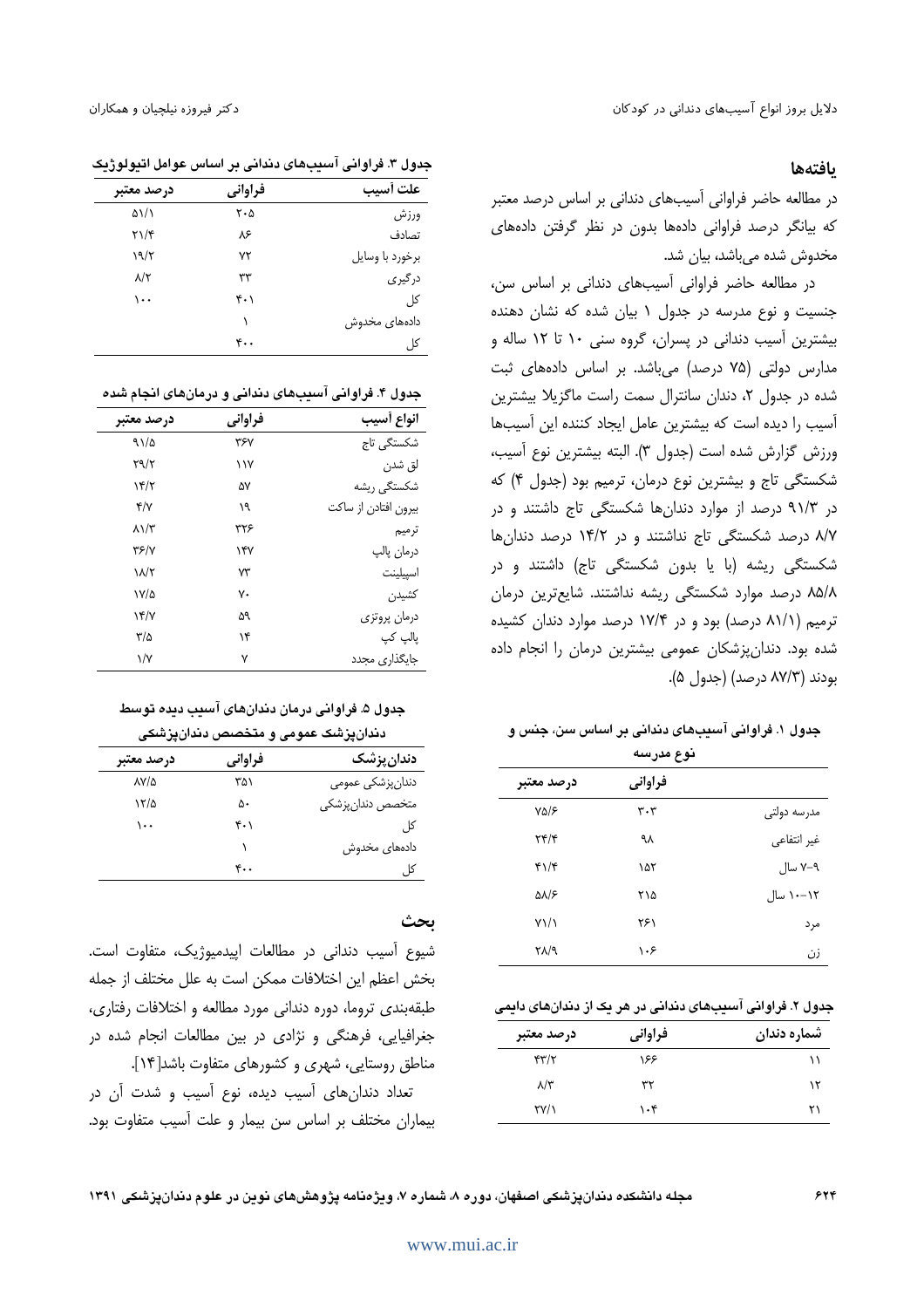در بسیاری از مطالعات، شکستگی ساده تاج بدون باز شدن (Exposure) پالپ شایعترین نوع آسیب در دوره دندانی دایمی گزارش شده است[۲۱، ۱۴، ۹]. در مطالعه Galea[۱۵] و Martin و همكاران[۱۶] لقى مختصر و لقى كامل، شايعترين نوع آسیب به خصوص در دوره دندانی شیری گزارش شده است. بر اساس برخی مطالعات جابهجایی دندان (Luxation) در افراد با سن كمتر بيشتر اتفاق مى افتد[١٧، ٩]. چرا كه ساختارهای حمایت کننده (استخوان آلوئولار و لیگامان پریودنتال) در دوره دندانی شیری دارای خاصیت ارتجاعی بوده و بنابراین بیشتر از این که دچار شکستگی شود جابهجایی رخ می دهد[۱۸]. در مطالعه حاضر شکستگی تاج دندان دایمی شايعترين نوع آسيب بود (٩١/٣). شكستگي ريشه در ۱۴/۲ درصد از موارد مشاهده شد. اغلب آسیبها با لق شدن دندان همراه نبود و تنها ۴/۷ درصد از آسیبهای مورد بررسی منجر به خارج شدن دندان از ساكت شده بود كه اين نتايج مشابه با چندین مطالعه می باشد[۲۱-۱۹، ۱۲].

در مطالعات گذشته، دندان سانترال ماگزیلا چه در دوره دندانهای شیری و چه دندانهای دایمی شایعترین دندان آسیب دیده گزارش شده است و دندان لترال ماگزیلا شایع ترین دندانی است که پس از سانترال ماگزیلا دچار آسیب گردیده است[۲۳، ۲۲، ۸، ۴]. البته در مطالعات Forsberg و Tedestam] و Noori و Nal-Obaidi[1] دومین دندان شايع، سانترال منديبل گزارش شده است. در مطالعه حاضر شایعترین دندان گزارش شده که دچار تروما شده است به ترتیب سانترال راست ماگزیلا، سانترال چپ ماگزیلا و لترال ماگزیلا بود که متفاوت با دو مطالعه مذکور میباشد.

در مطالعه حاضر شیوع آسیب دندانی در مدارس دولتی در حدود سه برابر مدارس غیر دولتی بود که علت آن میتواند موقعیت اقتصادی بهتر دانش آموزان مدارس غیر دولتی و یا بیشتر بودن تعداد دانش آموزان مدارس دولتی نسبت به مدارس غير دولتي باشد. نتايج مطالعه حاضر مشابه با مطالعه Hamilton و همکاران[۲۴] در انگلستان میباشد که کودکان با موقعیت اجتماعی- اقتصادی پایینتر به طور مشخصی به آسیبهای دندانی بیشتری نسبت به کودکان با شرایط اجتماعی- اقتصادی بهتر دچار شده بودند.

نتایج این مطالعه نشان داد که پسران به طور مشخصی بیشتر از دختران دچار آسیب دندانی شدند که نتایج مشابه به چندين مطالعه میباشد[۳۳، ۱۹، ۹]. البته Garcia-Godoy و Garcia-Godoy و همكاران[۱۱] در دو مطالعهای که انجام دادند اختلافی در توزیع جنسیتی آسیبهای دندانی مشاهده نکردند. Onetto و همکاران[۲۱] در مطالعه خود به نسبت پسر به دختر ٠/٩ به ١ دست يافتند كه شاید به دلیل شیوع کم تروما در این مطالعه میباشد. Perez و همکاران[۷] نیز مشابه با Onetto و همکاران[۲۱] به این نتیجه رسیدند که آسیبهای تروماتیک در دختران بیشتر است كه متفاوت از مطالعه حاضر می باشد.

علت بروز بیشتر آسیبهای دندانی در کودکان پسر به طور مشخص به دلیل تحرک بیشتر و شیطنت آنها میباشد. همچنین در ورزشهایی که پسرها انجام می دهند احتمال برخورد با دیگران و یا زمین خوردن بیشتر است[۲۵].

در این مطالعه فراوانی ترومای دندانی در دو گروه سنی ۷ تا ۹ سال و ۱۰ تا ۱۲ سال بررسی شد. ترومای دندانی در گروه سنی دوم یعنی ۱۰ تا ۱۲ سال بیشتر مشاهده گردید. Noori و Al-Obaidi) [1] نيز به اين نتيجه دست يافتند كه با افزايش سن، شیوع آسیب دندانی نیز افزایش می یابد.

یک مطالعه در برزیل بیشترین شیوع تروما در دوره دندانی شیری را در سن ۱۰ تا ۲۴ ماهگی گزارش کرد[۱۵]. مطالعات دیگر بیشترین فراوانی تروما در دوره دندانی دایمی در کودکان مدرسهای را در سنین ۹ تا ۱۵ سال بیان کردند[۲۱، ۱۲، ۹]، که به دلیل تفاوت در محدوده سنی با مطالعه حاضر قابل مقايسه نمىباشد.

در مطالعه حاضر علل آسیبهای دندانی، ورزش در مدرسه (۵۱ درصد)، تصادفات (۲۱/۴ درصد)، برخورد با اجسام سخت در مدرسه (دیوار، میز و در) (۱۹/۲ درصد) و درگیری (۸/۲ درصد) بود.

در مطالعهای که Davis و Knott[۵] انجام دادند نیز مشابه با مطالعه حاضر، ورزش بیشترین عامل أسیب دندانی بود (۳۳/۵ درصد). در مطالعات Stockwell[۶] و Perez و همکاران[۷] افتادن، بیشترین علت در بروز ترومای دندانی بود و آسیب ناشی از ورزش درصد کمی را شامل میشد. شاید در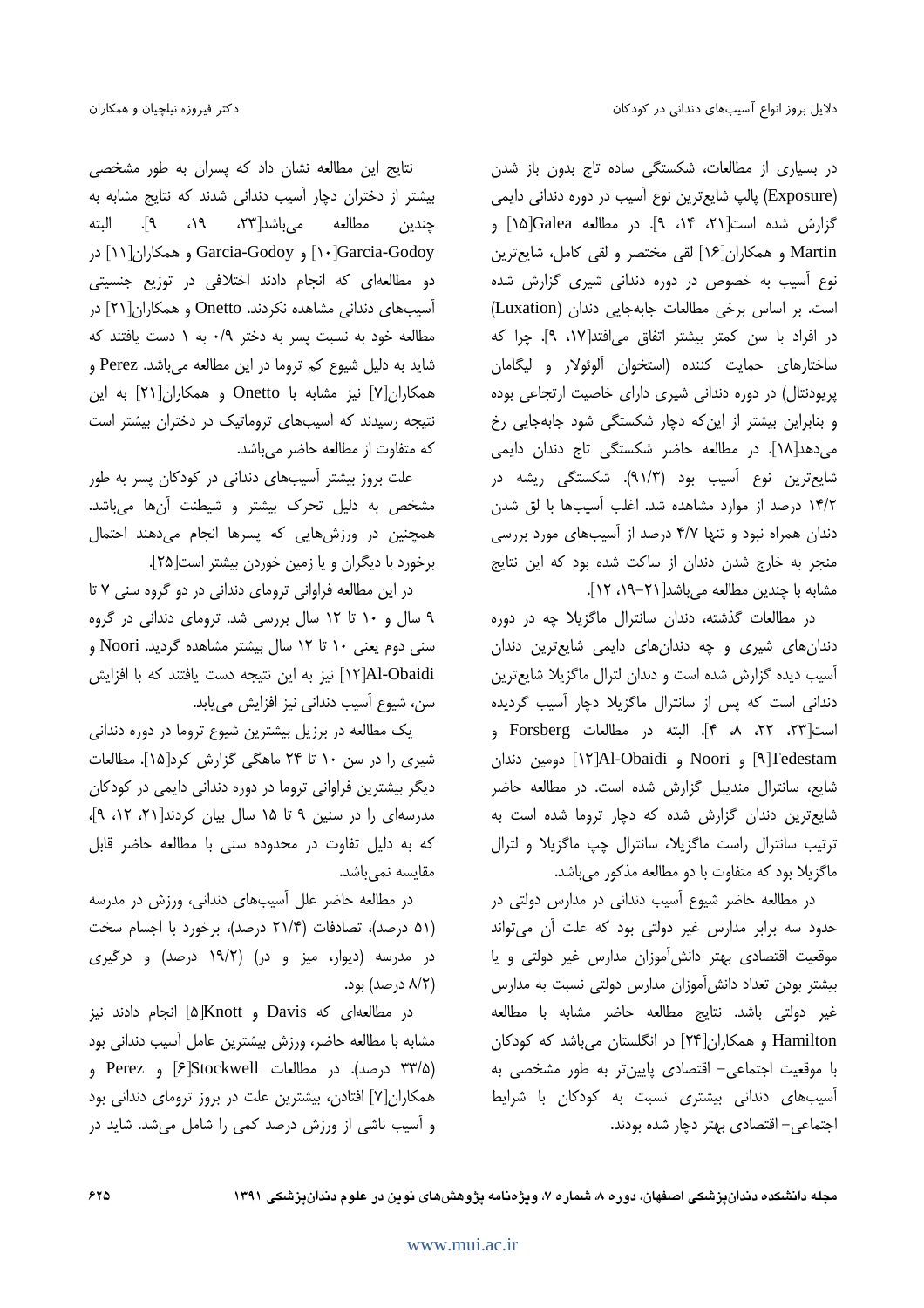جامعه مورد مطالعه حاضر دلیل زیاد بودن فراوانی آسیب ناشی از ورزش، می تواند ثبت این آسیبها در پرونده بیمهها باشد و این که شرکتهای بیمه، حوادث مربوط به ورزش را بهتر رسیدگی می کنند.

Lee-Knight و همكاران[۲۶] گزارش كردند كه در كانادا هیچ یک از ورزشکارانی که دچار آسیب دندانی شده بودند از محافظهای دهانی استفاده نکرده بودند. بنابراین می توان از بسیاری از آسیبهای دندانی با آگاه کردن افراد از اهمیت استفاده از وسایل محافظت کننده جلوگیری کرد[۲۷].

در مطالعه حاضر تنها در ١/٧ درصد از موارد، دندان خارج شده از ساكت دوباره در ساكت قرار داده شد. اين آمار پايين، بیانگر لزوم آموزش جایگذاری مجدد دندان به کودکان و به مخصوص والدين و مراقبين بهداشت مدارس مي باشد. بسياري افراد از امکان جایگذاری مجدد دندان در محل خود و یا نگهداری دندان در شرایط مناسب تا رسیدن به مطب دندان،پزشکی آگاهی ندارند. با آموزش مناسب می توان طرح درمان بیمار را از پروتز یا ایمپلنت به نگهداشتن دندان خود بیمار که بهترین انتخاب درمانی میباشد تغییر داد. در مورد دندان هایی که دچار لقی شده بودند، ۱۸/۲ درصد موارد اسپلینت شد و در ۳۶/۶ درصد موارد به دلیل باز شدن پالپ و یا نکروز پالپ در اثر ضربه، درمان پالپ ریشه انجام شده بود و تنها در ۳/۵ درصد از موارد درمان پوشش پالپ صورت گرفته بود که این درمان تنها توسط متخصصین انجام شده بود که نشانه دقت بیشتر متخصصین در انتخاب طرح درمان میباشد.

در ۱۷/۴ درصد از موارد آسیب دندانی، دندان کشیده شد. این در حالی است که در مطالعه Noori و Al-Obaidi[۱۲] تنها ۳/۵ درصد از دندان های آسیب دیده کشیده شدهاند. از کل بیماران مورد مطالعه ۱۴/۷ درصد درمان های پروتزی

دریافت کردند و بیشترین درمان، ترمی<sub>م</sub> ساده دندان بود که ٨١/١ درصد از بيماران اين درمان را دريافت نمودند.

در مطالعه Rasmusson و N۳]Koch[۱۳] که به بررسی درمان های انجام شده توسط متخصصین و دندانپزشکان عمومی پرداخته است، تفاوت قابل توجهی در نوع درمانهای این دو گروه وجود دارد که لزوم ارجاع بیمار توسط دندان پزشکان عمومی به متخصصین اطفال و اندودنتیکس را تأييد مي كند. در مطالعه حاضر ٨٧/٣ درصد از بيماران آسيب دیده توسط دندانپزشک عمومی و بقیه توسط متخصص درمان شدهاند که این آمار لزوم آموزش علمی منسجمتر به دندان پزشکان عمومی را نشان می دهد.

البته در این مطالعه آسیبها بر اساس نوع درمان بررسی نشده که بهتر است در مطالعات بعدی این کار انجام شود. در ضمن پیشنهاد میشود مطالعات اپیدمیولوژیک بیشتری با استفاده از طبقهبندی های استاندارد تروما انجام شود تا پیچیدگی آسیبهای دندانی بهتر درک شده و در نهایت به کاهش این گونه آسیبها کمک کند، همچنین در مقایسه درمان های انجام شده توسط متخصصین و دندان<u>بز</u>شکان عمومی و نیز نیازهای آموزشی این افراد انجام مطالعات بیشتری پیشنهاد میشود.

#### نتيجه گيري

آسیبهای تروماتیک در کودکان و نوجوانان یک مشکل شایع بوده است و بر اساس مطالعه حاضر جنسیت و سن عوامل مستعد کننده آسیب دندانی هستند. شایعترین دندان که در معرض این گونه آسیبها میباشد سانترال ماگزیلاست و شایع ترین نوع آسیب، شکستگی تاج و بیشترین درمان صورت گرفته ترمیم مے باشد.

#### **References**

- 1. Andreasen JO, Andreasen FM, Andesson L. Classification, etiology and epidemiology of traumatic dental injuries. In: Andreasen JO, Andreasen FM, Editors. Texbook and color atlas of traumatic injuries to the teeth 3 Ed. Philadelphia, PA: Mosby; 1994. p. 31-3.
- 2. McDonald RE, Avery DR, Dean JA. Dentistry for the child and adolescent. Philadelphia, PA: Mosby; 2004. p. 22-4.
- 3. Gutmann JL, Gutmann MS. Cause, incidence, and prevention of trauma to teeth. Dent Clin North Am 1995;  $39(1): 1-13.$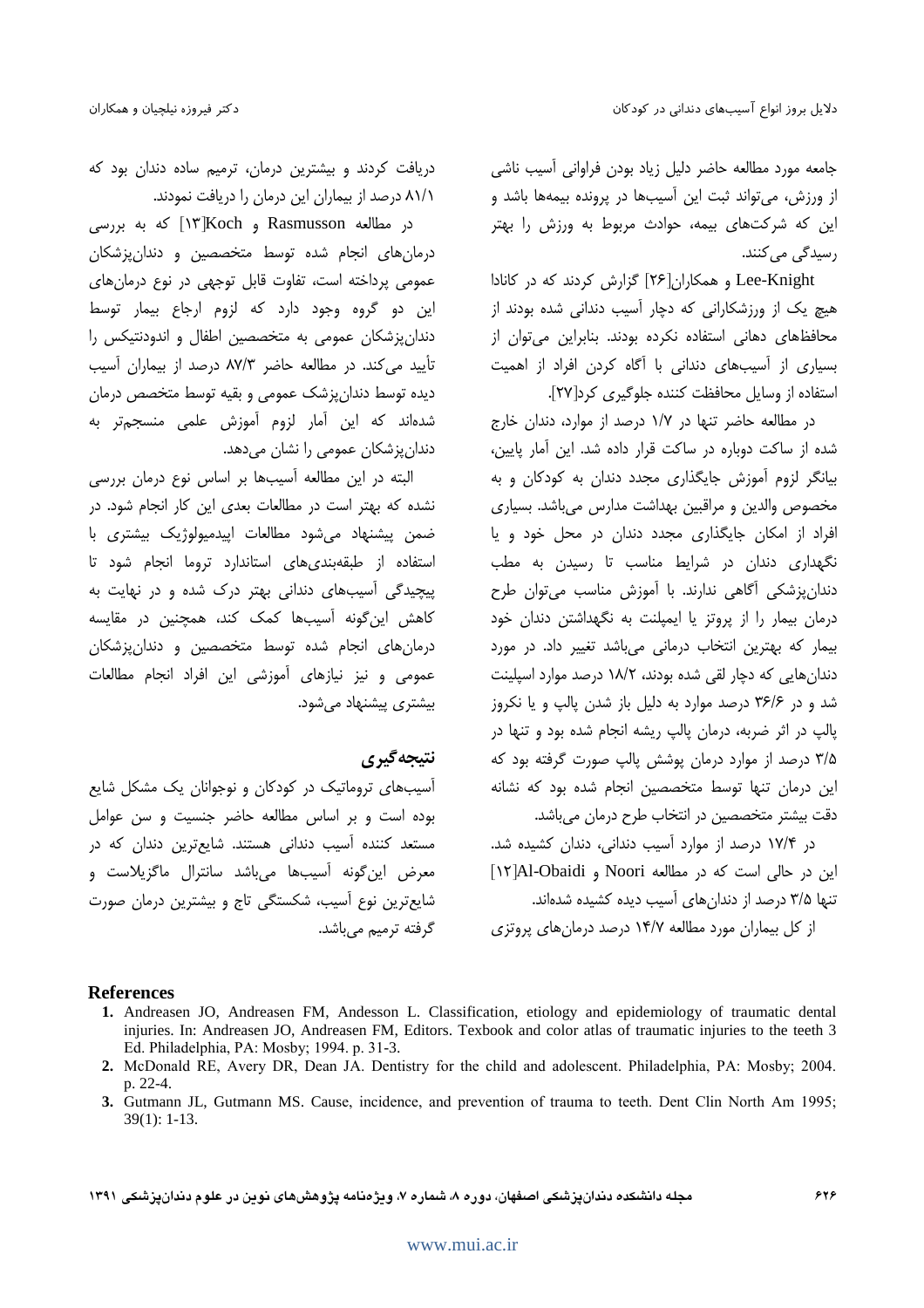- **4.** Darendeliler-Kaba A, Paschoud Y, Ali DM, Marechaux SC. Teenage luxation injury: report of case. ASDC J Dent Child 1992; 59(4): 277-81.
- **5.** Davis GT, Knott SC. Dental trauma in Australia. Aust Dent J 1984; 29(4): 217-21.
- **6.** Stockwell AJ. Incidence of dental trauma in the Western Australian School Dental Service. Community Dent Oral Epidemiol 1988; 16(5): 294-8.
- **7.** Perez R, Berkowitz R, McIlveen L, Forrester D. Dental trauma in children: a survey. Endod Dent Traumatol 1991; 7(5): 212-3.
- **8.** Celenk S, Sezgin B, Ayna B, Atakul F. Causes of dental fractures in the early permanent dentition: a retrospective study. J Endod 2002; 28(3): 208-10.
- **9.** Forsberg CM, Tedestam G. Traumatic injuries to teeth in Swedish children living in an urban area. Swed Dent J 1990; 14(3): 115-22.
- **10.** Garcia-Godoy FM. Prevalence and distribution of traumatic injuries to the permanent teeth of Dominican children from private schools. Community Dent Oral Epidemiol 1984; 12(2): 136-9.
- **11.** Garcia-Godoy F, Morban-Laucer F, Corominas LR, Franjul RA, Noyola M. Traumatic dental injuries in schoolchildren from Santo Domingo. Community Dent Oral Epidemiol 1985; 13(3): 177-9.
- **12.** Noori AJ, Al-Obaidi WA. Traumatic dental injuries among primary school children in Sulaimani city, Iraq. Dent Traumatol 2009; 25(4): 442-6.
- **13.**Rasmusson CG, Koch G. Assessment of traumatic injuries to primary teeth in general practise and specialized paediatric dentistry. Dent Traumatol 2010; 26(2): 129-32.
- **14.**Bastone EB, Freer TJ, McNamara JR. Epidemiology of dental trauma: a review of the literature. Aust Dent J 2000; 45(1): 2-9.
- **15.** Galea H. An investigation of dental injuries treated in an acute care general hospital. J Am Dent Assoc 1984; 109(3): 434-8.
- **16.** Martin IG, Daly CG, Liew VP. After-hours treatment of anterior dental trauma in Newcastle and western Sydney: a four-year study. Aust Dent J 1990; 35(1): 27-31.
- **17.** Osuji OO. Traumatised primary teeth in Nigerian children attending University Hospital: the consequences of delays in seeking treatment. Int Dent J 1996; 46(3): 165-70.
- **18.** Henry RJ. Pediatric dental emergencies. Pediatr Nurs 1991; 17(2): 162-7.
- **19.** Kania MJ, Keeling SD, McGorray SP, Wheeler TT, King GJ. Risk factors associated with incisor injury in elementary school children. Angle Orthod 1996; 66(6): 423-32.
- **20.**Caliskan MK, Turkun M. Clinical investigation of traumatic injuries of permanent incisors in Izmir, Turkey. Endod Dent Traumatol 1995; 11(5): 210-3.
- **21.** Onetto JE, Flores MT, Garbarino ML. Dental trauma in children and adolescents in Valparaiso, Chile. Endod Dent Traumatol 1994; 10(5): 223-7.
- **22.**Bijella MF, Yared FN, Bijella VT, Lopes ES. Occurrence of primary incisor traumatism in Brazilian children: a house-by-house survey. ASDC J Dent Child 1990; 57(6): 424-7.
- **23.** Llarena del Rosario ME, Acosta Alfaro VM, Garcia-Godoy F. Traumatic injuries to primary teeth in Mexico City children. Endod Dent Traumatol 1992; 8(5): 213-4.
- **24.** Hamilton FA, Hill FJ, Holloway PJ. An investigation of dento-alveolar trauma and its treatment in an adolescent population. Part 1: The prevalence and incidence of injuries and the extent and adequacy of treatment received. Br Dent J 1997; 182(3): 91-5.
- **25.** Traebert J, Almeida IC, Garghetti C, Marcenes W. Prevalence, treatment needs, and predisposing factors for traumatic injuries to permanent dentition in 11-13-year-old schoolchildren. Cad Saude Publica 2004; 20(2): 403-10.
- **26.** Lee-Knight CT, Harrison EL, Price CJ. Dental injuries at the 1989 Canada games: an epidemiological study. J Can Dent Assoc 1992; 58(10): 810-5.
- **27.**Johnsen DC, Winters JE. Prevention of intraoral trauma in sports. Dent Clin North Am 1991; 35(4): 657-66.